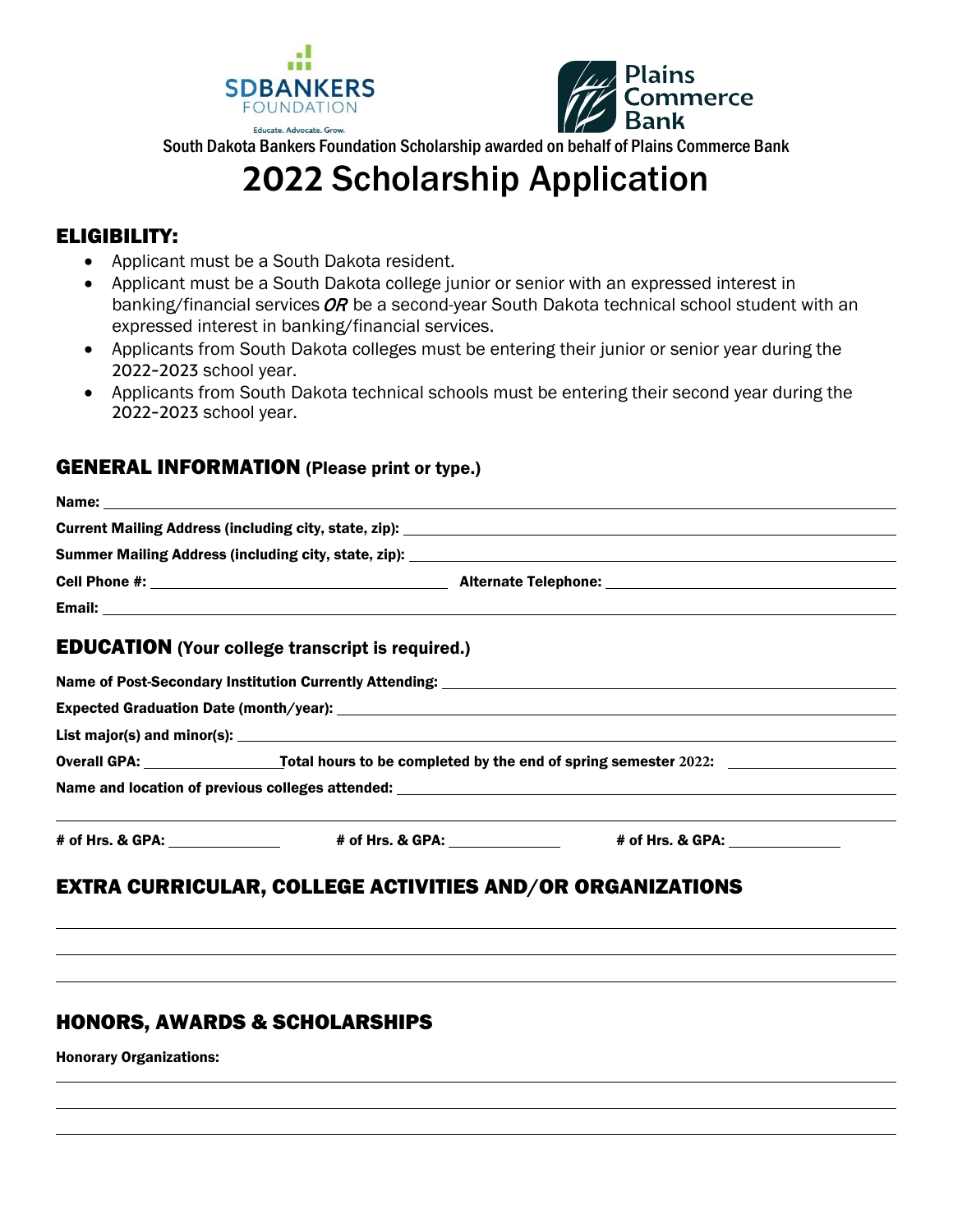Scholarships:

## CAREER INFORMATION

Describe your career goals and outline your course of study to attain these goals, including your intent to pursue a career in banking or finance. Highlight any banking/finance work experience, internships, etc. (Attach a one-page monologue.)

#### LEADERSHIP

Describe how you have guided, inspired or directed others in your personal, community or academic life. Continuing leadership, not just a brief, one-time-only experience, is best. (Attach an explanation.)

#### COMMUNITY SERVICE

Describe your participation in up to three (3) unpaid volunteer activities, giving specific examples of the type of activity. Include for whom the community service was done (example: specific individuals, groups, non-profit organizations, agencies, school or the community at-large). Simply attending regular meetings does NOT qualify. (Attach an explanation.)

#### OTHER QUALIFICATIONS

List any other qualifications which make you stand out for this scholarship. Include special skills and/or challenges that required courage, self-reliance and determination. These challenges may be economic, emotional, physical or geographic. Describe the situation and how you overcame it. (Attach an explanation.)

### LETTERS OF RECOMMENDATION (Two letters are required.)

Two letters of recommendation need to be submitted with your application. The "Letter of Recommendation" form is available on the last page of this application and can be duplicated as needed. This form must be returned by **March 31, 2022**.

## APPLICANT'S SIGNATURE

Applicant's Signature \_\_\_\_\_\_\_\_\_\_\_\_\_\_\_\_\_\_\_\_\_\_\_\_\_\_\_\_\_\_\_\_\_\_\_\_\_\_\_\_\_\_\_\_\_\_\_\_\_\_ Date \_\_\_\_\_\_\_\_\_\_\_\_\_\_\_\_\_\_\_\_\_\_\_\_\_\_\_\_\_

Include your college transcript and two letters of recommendation with your application. The application will be disqualified without these items. If you cannot send the letters of recommendation or transcript with this application, please follow-up to make sure your references and college have mailed the items by March 31, 2022. Finalists will be interviewed via video conference.

> Mail or email your application by March 31, 2022 to: Abby McCann, Vice President/Marketing Officer Plains Commerce Bank, PO Box 1000 Watertown, SD 57201 [amccann@plainscommerce.com](mailto:amccann@plainscommerce.com)